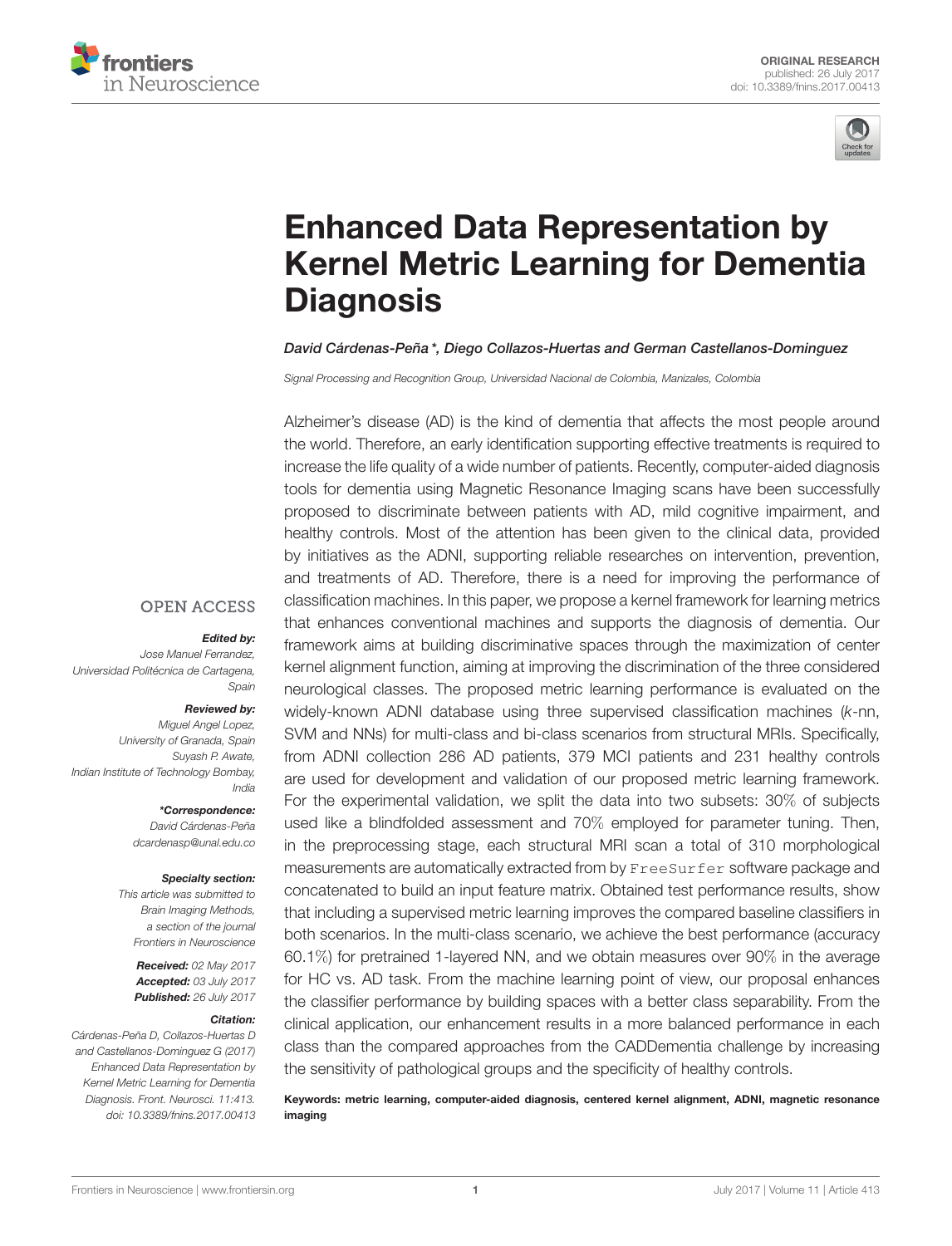# 1. INTRODUCTION

Alzheimer's Disease (AD) corresponds to a progressive cognitive impairment and loss of memory functions, becoming the kind of dementia with the largest prevalence in elderly subjects with nearly 44 million patients worldwide. Besides, Mild Cognitive Impairment (MCI), a previous stage of AD, affects 10–20% of people aged 65 or older [\(Alzheimer's Association, 2016\)](#page-8-0). Hence, dementia diagnosis and treatment demand reliable biomarkers providing an objective and early characterization of the different AD stages [\(Shi et al., 2015\)](#page-8-1). Among these biomarkers, structural magnetic resonance imaging (MRI) data became frequently used to develop computer-aided diagnosis (CAD) tools due to its wide availability and non-invasiveness [\(Jack et al., 2013\)](#page-8-2). CAD tools learn to discriminate dementia through MRI features, benefiting from large amounts of neuroimaging data.

Particularly, the Alzheimer's Disease Neuroimaging Initiative (ADNI) focuses its researches on discriminating pathologies with a variety of classification tools from neuroimaging data, genetic information, and other biomarkes. However, insufficient attention has been given to build appropriate metrics from the training data that could maximize the performance of several classifiers [\(Shi et al., 2015\)](#page-8-1).

In this regard, learning distance metrics tuned for classification tasks from given prior information, known as Metric Learning (ML), implicitly transforms input features into discriminative ones. As an example, linear dimensionality reduction changes the metric in the original space to maximize an objective function [\(Fukumizu et al., 2004\)](#page-8-3). Therefore, introducing a metric learning stage into the discrimination process can significantly improve the performance of distancebased machines as k-nn, k-means, and even SVMs [\(Xu et al.,](#page-8-4) [2012\)](#page-8-4). Depending on the transformation to be sought, ML can be divided into linear and nonlinear models.

Linear models aim at estimating an optimal affine transformation for the input space, with straightforward interpretation, optimization simplicity, and reduced overfitting [\(Bellet et al., 2013\)](#page-8-5). Among these models, principal component analysis (PCA) finds the subspace best preserving the variance of the data. [Wachinger et al. \(2016\)](#page-8-6) stacks PCA matrices and logistic regressors in a multi-layer architecture. However, the generative properties of the resulting machine highlight over the discriminative ones. In the same way, Khedher et al. [\(2015\)](#page-8-7) proposes a dimension reduction approach based on performing an independent component analysis (ICA) over high-dimensional voxel-wise features. Despite improving the accuracy of an SVM classifier, the maximization of statistical independencence of ICA may eliminate relationships between the dependent features that hold discriminative information, and restricts the resulting dimension to the number of involved classes. In addition, when handling data distributions with nonlinear structures, linear models show inherently limited performance and class separation capability [\(Shi et al., 2015\)](#page-8-1).

On the other hand, the most popular nonlinear models are built through kernel-based methods, that embed input features into higher dimensional spaces with an increased linear separability. For instance, [Awate et al. \(2017\)](#page-8-8) develop a kernel-based framework for building cortex descriptors that detect population differences and regress clinical variables. Specifically for AD diagnosis, [Zhang et al. \(2011\)](#page-8-9) combines three different biomarkers using a simple-while-effective multiplekernel learning for improving the SVM-based classification of AD and MCI. However, optimization of kernel weighting is carried out by a grid search, which is very time consuming when the number of features and samples gets large [\(Liu et al.,](#page-8-10) [2014\)](#page-8-10). Another approach uses multiple-kernels, each of them representing anatomically meaningful brain regions, to improve AD discrimination [\(Young et al., 2015\)](#page-8-11). The kernel combination weights, that are computed via Gaussian Process framework, can be clinically read. Despite enhancing the performance of linear methods for many highly nonlinear problems, these kind of kernel-based solutions are prone to over-fitting (Bellet et al., [2013\)](#page-8-5), and their utilization is inherently limited by the sizes of the kernel matrices [\(He et al., 2013\)](#page-8-12). Another kind of non-linear models combine multiple local metrics to learn a feature transformation based on either local neighborhoods or class memberships [\(Wang et al., 2012\)](#page-8-13). Although these multi-metric strategies are usually more powerful in modeling nonlinear structures, generalizing these methods to train robust classifiers is not trivial. In addition, the estimation of high-level complexity distances on such metric manifolds also yields to high computational cost [\(Shi et al., 2015\)](#page-8-1).

In this paper, we introduce a kernel-based metric learning framework for supporting the dementia diagnosis task. The proposed approach searches for projections into more discriminative spaces so that the resulting data distribution resembles as much as possible the label distribution. Hence, we incorporate kernel theory for assessing the affinity between projected data and available labels through the Center Kernel Alignment (CKA) criterion. Maximization of CKA produces discriminative features aimed at improving the discrimination neurological classes. Furthermore, the proposed metric learning is introduced into three commonly used supervised classification machines, namely, k-nearest neighbors (k-nn), support vector machines (SVM) and neural networks (NN). For the latter, we generalize the supervised linear projection as a multilayer architecture. Our approach is evaluated on two scenarios of dementia diagnosis from structural MRIs (multi-class and bi-class). To this end, we use morphological measurements (volume, area, and thickness) computed by the widely used FreeSurfer suite [\(Tustison et al., 2014\)](#page-8-14). Attained test classification results of several performance measures show that introducing a supervised metric learning improves other the baseline classifiers in both considered scenarios. Therefore, the proposal builds spaces with a better class separability that increases both the sensitivity and specificity, with the additional benefit of a more balanced the performance for each class.

The agenda of this paper is organized as follows: Firstly, we describe the mathematical framework and our proposed approach in Section 2. Then, Section 3 illustrates the carried out evaluations on the well-know ADNI collection for tuning the parameters of the CKA and classifiers. Lastly, we describe all obtained results and discuss concluding remarks in Sections 4 and 5, respectively.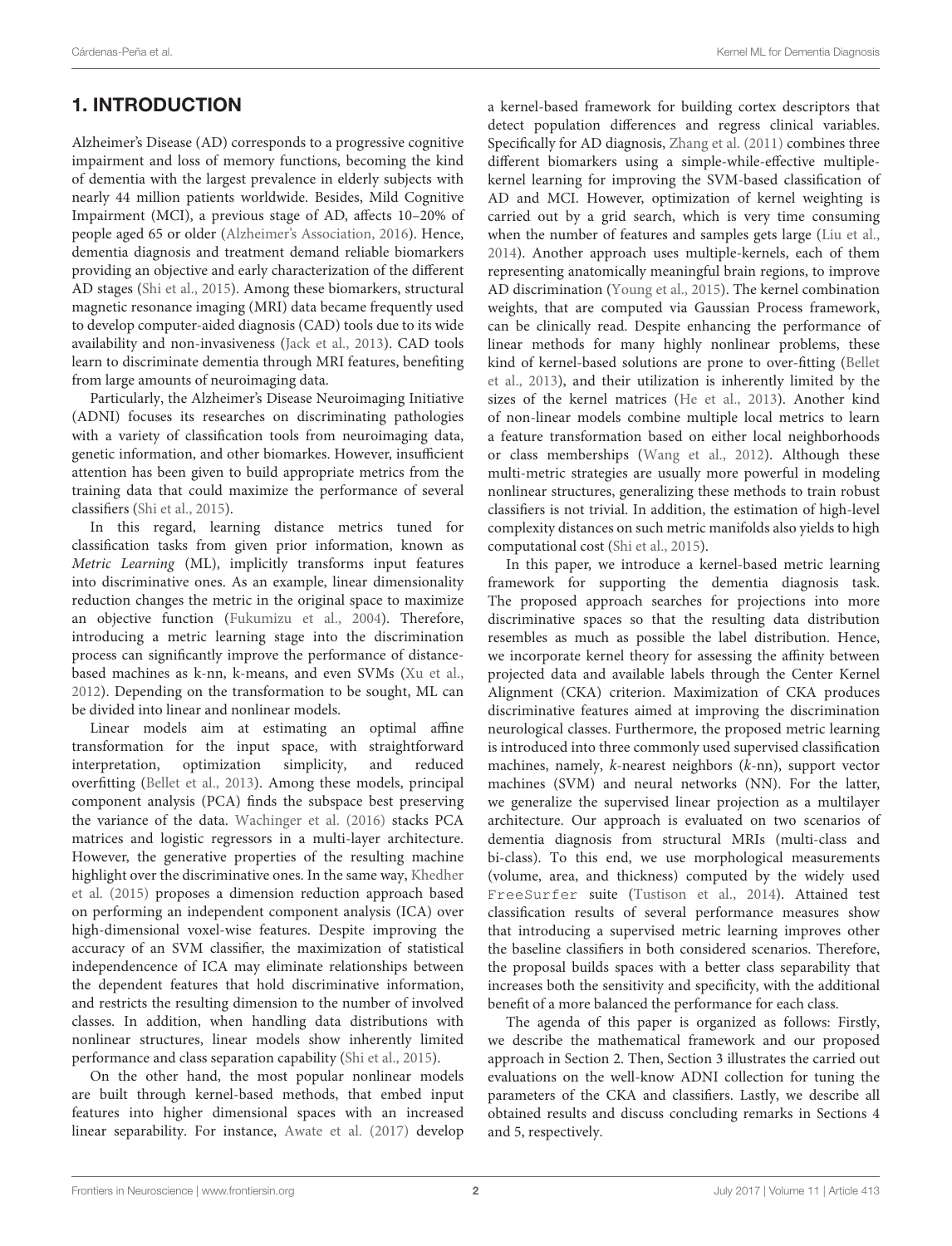# 2. MATERIALS AND METHODS

### 2.1. Centered Kernel Alignment

Kernel functions are bivariate measures of similarity, which are based on the inner product between samples embedded in a Hilbert space. For an input feature space  $\mathscr{X}$ , a kernel  $\kappa_X:\mathscr{X}\times \mathscr{X}\to \mathbb{R}^+$  is a positive-definite function that defines an implicit mapping  $\varphi_X: \mathcal{X} \to \mathcal{H}_X$ , aiming to embed a data point  $x \in \mathcal{X}$  into the element  $\varphi_X(x) \in \mathcal{H}_X$  of some Reproducing Kernel Hilbert Space (RKHS) (noted as  $\mathcal{H}_X$ ). Within a supervised learning framework, a kernel  $\kappa_L:\mathscr{L}{\!\times}\mathscr{L}{\!\to}\mathbb{R}^+$  is also introduced that acts over the target space  $L$  to account for the attribute labeling information so that  $\kappa_L$  defines the implicit mapping  $\varphi_L(l):\mathscr{L}\to\mathscr{H}_L$ . Due to each function  $(\kappa_X$  and  $\kappa_L)$  reflects a different notion of similarity extracted from a distinct sample set, the concept of alignment between mappings can be introduced to measure the degree of agreement between the input and target kernels. To unify both tasks into a coherent optimization problem, we employ the Centered Kernel Alignment (CKA) that assesses the kernel affinity through the expected value of their normalized inner product over all data points as follows:

$$
\rho\left(\kappa_X, \kappa_L\right) = \frac{\mathbb{E}_{xx'll'}\left\{\bar{\kappa}_X\left(x, x'\right) \bar{\kappa}_L\left(l, l'\right)\right\}}{\sqrt{\mathbb{E}_{xx'}\left\{\bar{\kappa}_X^2\left(x, x'\right)\right\} \mathbb{E}_{ll'}\left\{\bar{\kappa}_L^2\left(l, l'\right)\right\}}},\tag{1}
$$

where notation  $\mathbb{E}_z \{\cdot\}$  stands for the expected value of the random variable z,  $\bar{\kappa}_Z\left(z,\overline{z}'\right)$  is the centered version of the kernel function  $\kappa_Z\left(z,z'\right)=\left(\varphi_Z(z)-\bar\varphi_Z\right)^\top\left(\varphi_Z(z')-\bar\varphi_Z\right)$ , being  $\bar\varphi_Z{\in}\mathscr{H}_Z$ the expected value of the data distribution on  $\mathcal{H}_Z$ .

In practice, the characterizing kernel matrices,  $K_X \in \mathbb{R}^{N \times N}$ and  $K_L \in \mathbb{R}^{N \times N}$ , are extracted from a provided input dataset  $\textbf{X} \in \mathbb{R}^{N \times P}$ , holding samples  $\textbf{x}_n \in \mathbb{R}^P$ , along with its corresponding target vector  $\boldsymbol{l} = \{l_n \subset \mathbb{Z} : n \in [1, N]\} \in \mathbb{Z}^N$ . Hence, the empirical estimate for the CKA value can be computed as follows:

$$
\hat{\rho}\left(\bar{K}_{X}, \bar{K}_{L}\right) = \frac{\langle \bar{K}_{X}, \bar{K}_{L}\rangle_{\text{F}}}{\sqrt{\langle \bar{K}_{X}, \bar{K}_{X}\rangle_{\text{F}}\langle \bar{K}_{L}, \bar{K}_{L}\rangle_{\text{F}}}},\tag{2}
$$

where notation  $\langle \cdot, \cdot \rangle_F$  stands for the matrix-based Frobenius product, and  $\bar{\bm{K}} = (\varphi_Z - \bar{\varphi}_Z)^{\top} (\varphi_Z - \bar{\varphi}_Z)$  is the centered kernel matrix (associated with  $\bar{\kappa}_Z$ (, )) computed as  $\bar{K} = \bar{I}K\bar{I}$ , being  $I \in \mathbb{R}^{N \times 1}$  the all-ones vector,  $I$  the identity matrix, and  $\bar{\mathbf{I}} = [\mathbf{I} - \mathbf{1} \mathbf{1}^\top N].$ 

The inner product of both kernel functions in Equation (2) estimates the agreement between the data jointly sampled from the spaces  $X$  and  $X$  through their statistical dependence  $\rho \in [0, 1]$ . Therefore, the larger the value of the CKA, the more similar the distributions of the input and target data. As a result, using  $\rho$  as the cost function to maximize the dependence between the characterizing kernels of the input data and the class label promotes the class discrimination from the given input samples [\(Gretton et al., 2005\)](#page-8-15).

# 2.2. Supervised Metric Learning for Classification

The CKA dependence using the Mahalanobis metric learning is developed for three commonly used approaches to supervised classification: k-nn and SVM that are fed into a Gaussian kernel optimization, and NN that are optimized by a backpropagation strategy with cross-entropy as the cost function.

2.2.1. Gaussian Kernel Optimization for Classification In general, the Gaussian kernel is preferred in pattern classification applications since it aims at finding an RKHS with universal approximating ability, not to mention its mathematical tractability. Nonetheless, to account for the variance of each space when measuring the pairwise distance between samples  $x_n$ and  $x_{n'}$ , the Gaussian kernel relies on the generalized Euclidean metric that is parameterized by a linear projection matrix **W** in the form:

$$
\kappa_X \left( W, \sigma \right) = \exp \left( - \left( x_n - x_{n'} \right) W W^\top \left( x_n - x_{n'} \right)^\top / 2 \sigma^2 \right) \tag{3}
$$

where  $\sigma \in \mathbb{R}^+$  is the kernel bandwidth that rules the observation window within the similarity distance is assessed.

In terms of the projection matrix, the formulation of the CKAbased optimizing function in Equation (2) can be integrated into the following kernel-based learning problem:

$$
\hat{W} = \arg\min_{W} \left\{ -\log \left( \hat{\rho} \left( \bar{K}_X(W), \bar{K}_L \right) \right) \right\},\tag{4a}
$$
\n
$$
= \arg\min_{W} \left\{ \log \left( \text{tr} \left( K_X(W) \bar{I} K_L \bar{I} \right) \right) \right\}
$$

$$
-\frac{1}{2}\log\left(\text{tr}\left(K_X(W)\overline{I}K_X(W)\overline{I}\right)\right)\right\},\qquad(4b)
$$

where the logarithm function is used for mathematical convenience. Therefore, the first term in Equation (4b) assesses the similarity between input and target kernels while the second one works as a regularization term minimizing the norm of the input kernel.

#### 2.2.2. Network Pretraining for NN Classification

From Equation (3), it holds that the projection matrix defines a new space linearly dependent on the input features, that is,  $y = xW$ . Consequently, the generalized Euclidean metric also defines in the new space the following kernel function:

$$
\kappa_Y(y, y') = \kappa_X(xW, x'W) \tag{5}
$$

The above metric learning can be read as a particular case of a multi-layer architecture, having a single layer and a linear transfer function. This type of architectures sequentially unravels input data through the stacked linear/non-linear mappings aiming to estimate the output data. Therefore, an M-layered Artificial Neural Network (ANN) can be employed to predict the label of an input sample through a battery of feed-forward deterministic transformations, which are implemented by the hidden layers  $h^m$ , mapping the input sample  $x$  to the network output  $h^M$  as below [\(Bengio,](#page-8-16) [2009\)](#page-8-16):

$$
\begin{cases}\nh^m & = \vartheta(b^m + h^{m-1}W^m), \forall m = 1, ..., M - 1 \\
h^0 & = x\n\end{cases} (6)
$$

where  $b^m \in \mathbb{R}^{Q_{m+1}}$  is the *m*-th offset vector,  $W^m \in \mathbb{R}^{Q_{m+1} \times Q_m}$ is the *m*-th linear projection,  $Q_m \in \mathbb{Z}^+$  is the size of the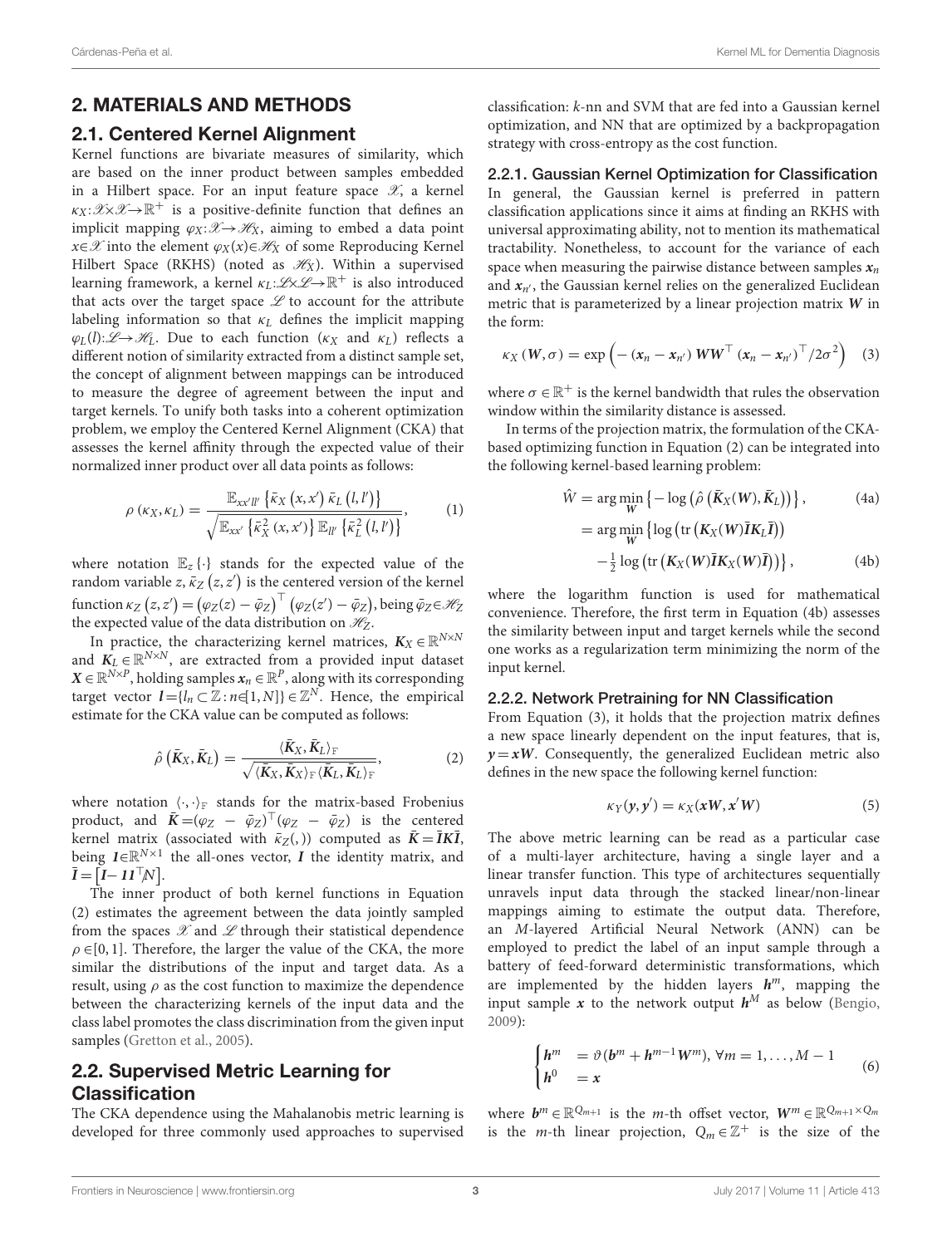

<span id="page-3-0"></span>m-th layer, and  $\vartheta(\cdot) \in \mathbb{R}$  is the transfer function that nonlinearly maps, saturating each scalar input element. Besides, the first and last layers of the network are always fixed to the input and output dimensions of the learning task, that is,  $h^0 \in \mathbb{R}^P$  and  $h^M \in \mathcal{L}\subset \{0,1\}^C$  with C mutually exclusive classes.

It is worth noting that the architectures in Equation (6) attempt to encode into each hidden space the most discriminative attributes of the available dataset, managing the layers. In this line of analysis, we propose a pre-training procedure to provide a suitable initial set of projections {**W**m}. To this end, the matrix  $\boldsymbol{H}^m \in \mathbb{R}^{N \times Q_m}$  is defined to hold every  $m$ -th non-linear projection of the provided input data **X**, assuming  $H^0 = X$ . As a result, all pairwise similarities between samples, at m-th layer, are gathered into the kernel matrix  $K_m \in \mathbb{R}^{N \times N}$  with elements computed as  $\kappa_m$   $(d(h_n^m, h_{n'}^m))$ , being  $d \colon \mathbb{R}^{Q_m} \times \mathbb{R}^{Q_m} \to \mathbb{R}^+$  a distance operator defined as follows:

$$
\mathbf{d}\left(\mathbf{h}_{n'}^{m}, \mathbf{h}_{n'}^{m}\right) = \left(\mathbf{h}_{n}^{m} - \mathbf{h}_{n'}^{m}\right) \left(\mathbf{h}_{n}^{m} - \mathbf{h}_{n'}^{m}\right)^{\top} \tag{7}
$$

where every  $h_n^m \in \mathbb{R}^{\mathbb{Q}_m}$  holds each linear projection that we choose of a saturated class, that is,  $h_n^m = \vartheta(h_n^{m-1}W^m)$ .

With the aim of making our proposal suitable for supervised learning tasks, we introduce the pre-training of  $W^m$  at each layer along with the provided prior knowledge into the CKA optimization framework of Equation (4b). Hence, each matrix  $W^m$  is learned by maximizing the similarity between  $K_m$  and  $K_L$  through the real-valued function that evaluates the alignment between both kernels in Equation (2). Thus, the pre-trained set  ${\widehat{W}}^m$ } that initializes the network layers provides an assembly of discriminative linear projections, matching the most the distribution of the projected data **H**<sup>m</sup> and target information **l**.

For both the metric learning and network pre-training, the parameters of the kernel-based learning problem defined in this section are optimized in order solve the problem in Equation (4b). Since, the kernel-based objective is a nonlinear function of the parameters, we use the iterative stochastic gradient method for optimization [\(Brockmeier et al., 2014\)](#page-8-17). In particular, the CKA optimization procedure is initialized from the principal component mapping of the data, which meets orthogonality conditions. Nonetheless, the span of the resulting projected space is not necessarily orthogonal since there are no restrictions on optimization. Resulting from the optimization, the proposed transformation applies any linear mapping of the data so that the classes are easier to identify. In the case of the metric learning, the projection matrix can be seen as an affine transformation where classes are spatially separated but the nonlinear properties are held. In the case of the pre-training, a nonlinear mapping unravels the data distribution to better classify the samples.

### 3. EXPERIMENTAL SET-UP

This work introduces a metric learning framework, based on kernel alignment, to support classification tasks of computer-aided diagnosis of dementia. Specifically, validation is accomplished by grouping structural Magnetic Resonance Images (MRI) into one of the following three neurological classes: Normal Control (NC), Mild Cognitive Impairment (MCI), and Alzheimer's Disease (AD). **[Figure 1](#page-3-0)** outlines the training pipeline, where the highlighted box contains the proposed data representation stage based on CKA that can be introduced into three considered classification machines.

### 3.1. MRI Database and Preprocessing

The proposed metric learning is evaluated on a set holding 3,304 MRIs obtained from 896 adult patients selected from the Alzheimer's Disease Neuroimaging Initiative (ADNI) database<sup>[1](#page-3-1)</sup>. This data collection aims at measuring the progression of dementia from serial MRIs, positron emission tomography, other biosignals, and neuropsychological assessments. **[Table 1](#page-4-0)** briefly describes the demographic information of the tested cohort of ADNI MRIs, which is split into two subsets. The first one holds 30% of the subjects and is devoted to a blindfolded assessment of the performance framework. The remaining 70% of subjects is employed for framework parameter tuning, which is carried by a 5-fold cross-validation scheme to guarantee that all images of the same subject are assigned to a single group of data analysis (i.e., a validation fold or the test subset).

The tested set of structural MRIs if automatically pre-processed via the widely used FreeSurfer software package<sup>[2](#page-3-2)</sup> that computes the needed morphological measurements with suitable test-retest reliability across scanner manufacturers and field strengths. Firstly, the bias field of the structural images is corrected as well as its intensity is normalized. Further, the gray and white matter are segmented, and the brain

<span id="page-3-1"></span><sup>1</sup>[www.adni-info.org](http://www.adni-info.org)

<span id="page-3-2"></span><sup>2</sup> [freesurfer.nmr.mgh.harvard.edu](http://freesurfer.nmr.mgh.harvard.edu)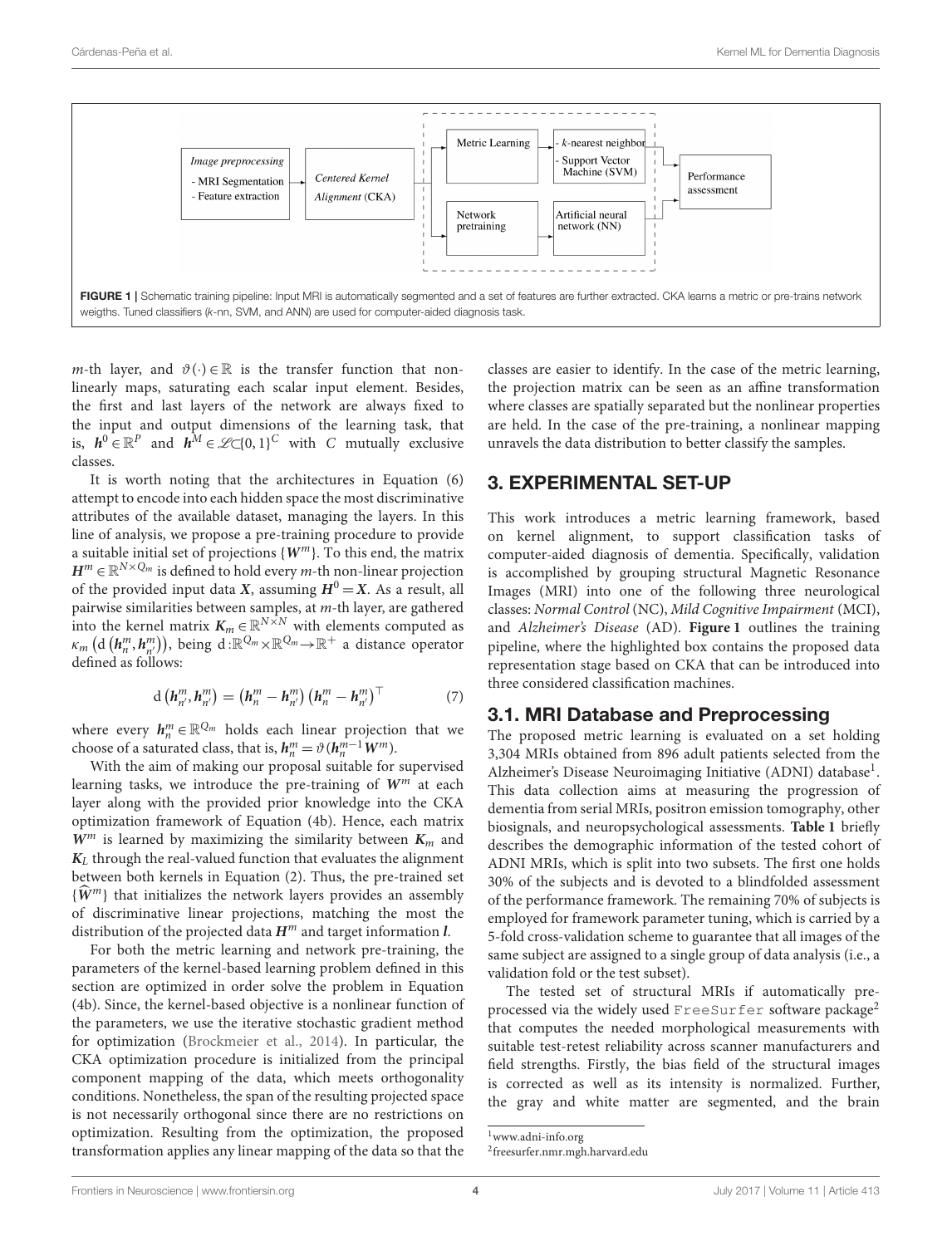<span id="page-4-0"></span>TABLE 1 | Demographic details of the selected ADNI dataset cohort, distributed over the three classes.

|          | HС             | <b>MCI</b>     | AD           |
|----------|----------------|----------------|--------------|
| Patients | 231            | 379            | 286          |
| N        | 1.048          | 1,433          | 823          |
| Age      | $77.1 \pm 5.2$ | $75.9 \pm 7.1$ | $76.2 + 7.2$ |
| Male     | 53.4%          | 65.2%          | 54.7%        |

<span id="page-4-1"></span>TABLE 2 | Morphological features extracted by FreeSurfer.

| <b>Type</b>             | $P_F$ | <b>Units</b>    |
|-------------------------|-------|-----------------|
| Cortical volumes (CV)   | 69    | mm <sup>3</sup> |
| Subortical volumes (SV) | 37    | mm <sup>3</sup> |
| Surface area (SA)       | 68    | mm <sup>2</sup> |
| Thickness average (TA)  | 68    | mm              |
| Thickness std. (TS)     | 68    | mm              |
| Total feature set       | 310   |                 |

 $P_F$ . Number of features.

cortex is parcellated. The shapes of resulting structures are further tessellated. Then, structure-wise thickness, area, and volume measurements are computed. The volume features are normalized to the Total Intracranial Volume [\(Buckner et al.,](#page-8-18) [2004\)](#page-8-18). As a result, an input feature matrix **X** with size  $N = 3304$ and  $P = 310$  is built using the features from each MRI as summarized in **[Table 2](#page-4-1)**.

# 3.2. Parameter Setting and Network **Topology**

As regards the CKA implementation, the kernel function is computed as below:

$$
\overline{\kappa}_{Z}\left(z,z'\right) = \kappa_{Z}\left(z,z'\right) - \mathbb{E}_{z'}\left\{\kappa_{Z}\left(z,z'\right)\right\} - \mathbb{E}_{z}\left\{\kappa_{Z}\left(z,z'\right)\right\} \n+ \mathbb{E}_{zz'}\left\{\kappa_{Z}\left(z,z'\right)\right\}, \forall z, z' \subset Z
$$
\n(8)

Therefore, provided a finite sample  $\{(x_n, l_n): n \in N\}$ , elements  $\bar{k}_{nn'} = \bar{k}_Z (z_n, z_{n'})$  in Equation (8) are estimated by the following centered kernel function:

$$
\bar{k}_{nn'} = k_{nn'} - \mathbb{E}_n \{ k_{nn'} \} - \mathbb{E}_{n'} \{ k_{nn'} \} + \mathbb{E}_{n,n'} \{ k_{nn'} \}.
$$
 (9)

In the validation stage, we consider two scenarios of diagnosis, namely, multi-class task (i.e., MCI, HC, and AD) and three biclass tasks: HC vs. MCI, HC vs. AD, and MCI vs. AD. In all cases, each compared classifier is adjusted to the following parameter setting:

- $k$  Nearest Neighbors ( $k$ -nn): The number of neighbors is tuned by heuristic searches according to the best performance reached within the specific range [1, 3, 5, 7, 9], resulting in  $k = \{7, 9\}$  as the optimal parameter for the baseline and metric learning approaches, respectively.
- Support Vector Machine (SVM): The regularization parameter of the soft margin is searched within the range

 $C \in [0.1, 1, 10, 100, 1000]$ . The SVM-based classifier is trained by the sequential minimal optimization solver for a Gaussian kernel with bandwidth tuned following the algorithm proposed by [Álvarez-Meza et al. \(2014\)](#page-8-19) that achieves the highest accuracy at  $C = 10$  for the baseline and  $C = 0.1$  for the metric learning approach.

– Neural Networks (NN): Architectures with one and two hidden layers ( $M = \{1, 2\}$ ) with  $m_1 = m_2 = m$  are considered for all experiments. Activation functions of the hidden states are the standard sigmoid,  $\vartheta(z) = (\tanh(z) + 1)/2$ , while at the output layer the following function is selected:

$$
h_c^M = \exp(b_c^m + \mathbf{w}_c^M \mathbf{h}^{M-1}) / \sum_j \{ \exp(b_j^m + \mathbf{w}_j^M \mathbf{h}^{M-1}) \}
$$

where  $b^M$  is the c-th element of  $b^M$ ,  $w_c^M$  the c-th row of  $W^M$ , and  $\sum_{c} h_c^M = 1$ . Also, we tune the hidden layer size using the exhaustive search strategy for the highest reached accuracy. To this end, the NN classifier is iteratively trained through a range of log-spaced layer sizes bounded by  $m \in [C, P-1]$ . The exhaustive search for the layer size attained  $m_1 = 11$  for 1-layered network, either randomly initialized or with supervised pretraining. The 2-layered architecture obtains the highest accuracy at  $m_1 = m_2 = 11$  when randomly initialized and  $m_1 = m_2 = 5$  when pre-trained.

The diagnosis performance is assessed by the classification accuracy a and true positive fraction for the corresponding class  $(\tau_c)$ , defined as follows:

$$
a = \mathbb{E}_c \left\{ t_c^p + t_c^n \right\} \tag{10a}
$$

$$
\tau_c = t_c/N_c, \quad c = \{MCI, HC, AD\} \tag{10b}
$$

being  $t_c^p$ ,  $t_c^n$ , and  $N_c$  the number of true positives, true negatives, and total samples for c-th class, respectively. Note that the true positive fractions provide information about the sensitivity and the specificity. Thus, for the multi-class case,  $\tau_{AD}$  and  $\tau_{MCI}$  can be interpreted as the two-class sensitivity, while  $\tau_{NC}$  agrees with the two-class specificity [\(Bron et al., 2015\)](#page-8-20).

# 4. RESULTS AND DISCUSSION

For enhancing the computer-aided diagnosis of dementia, we explore a metric learning framework based on the centered kernel alignment function, aiming to estimate more discriminative spaces. Evaluation prove the benefits of the proposed CKAbased meatric learning framework to a certain degree. From the obtained experimental results the following considerations are to be taken into account:

The use of a kernel learning method, termed Centered Kernel Alignment, allows quantifying the similarity between the input sample space and corresponding class label set. However, the core problem of implementing CKA is the way of choosing an appropriate kernel and setting its parameters, tending to guarantee good generalization performance of the learning machine. Besides its generalization ability, the Gaussian kernel is employed due to the possibility to incorporate a more generalized Euclidean metric that accounts for the variance of the feature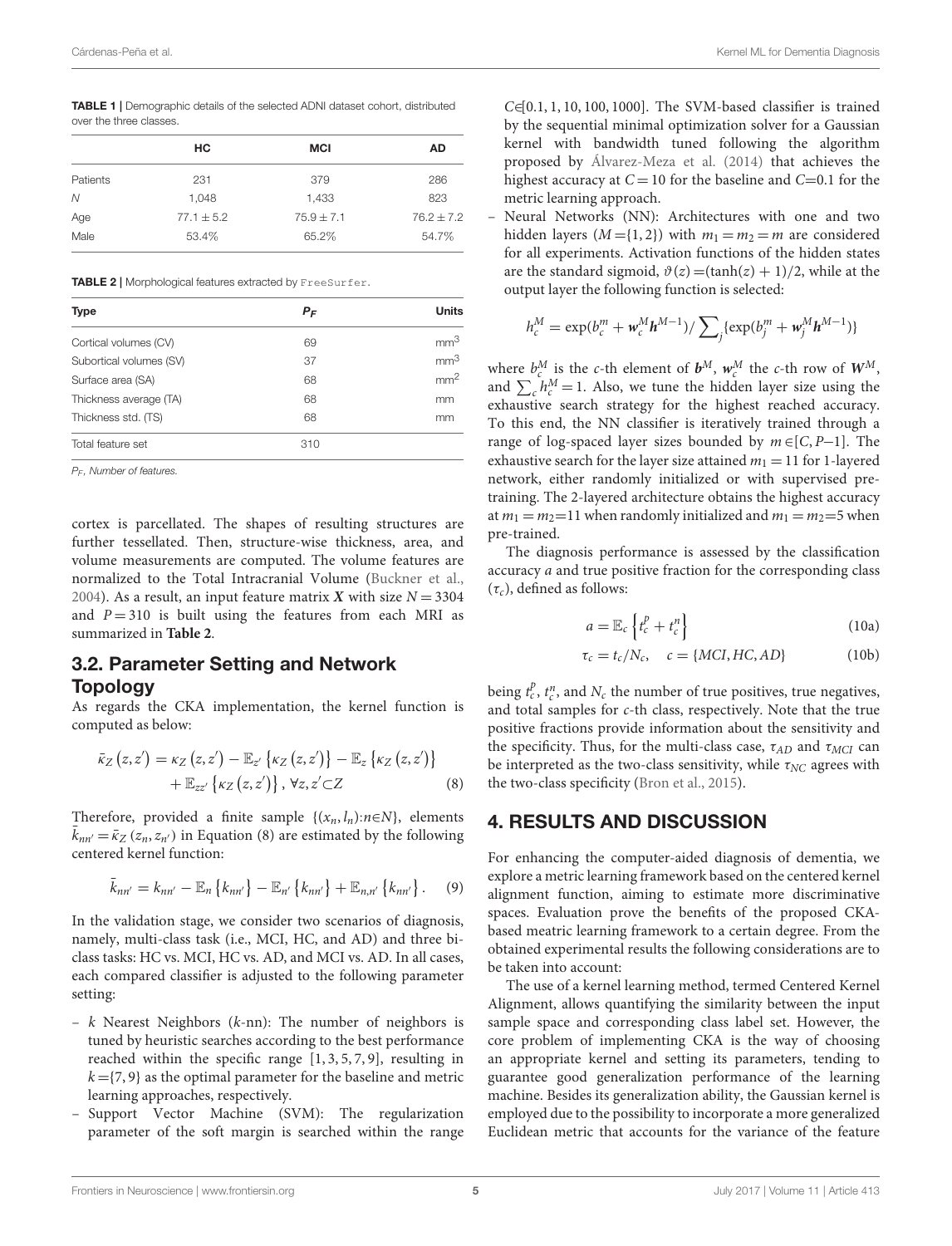and label spaces through a projection matrix. Therefore, the applied supervised metric learning projects the feature set so that the CKA value becomes maximal. However, the alignment optimization procedure is strongly dependent on the metric model. That is, simple linear mappings are easier to tune but cannot encode higher order relations. On the other hand, multilayer architectures can discover data non-linearities, but are more expensive to tune.

The CKA dependence using the Mahalanobis metric learning is developed for three commonly used approaches to supervised classification: k-nn and SVM that are fed into a gradientbased optimization, and NN that are optimized using a backpropagation strategy with cross-entropy as the cost function. For the NN classifier, we generalize the supervised linear projection as a multilayer neural network, having one layer provided with a linear transfer function. Thus, a supervised CKAbased network pre-training is developed by applying the CKA procedure sequentially from the input to the output layer.

A bootstrapping procedure on the test set with 1,000 resamples estimates the average and the 95% confidence interval (CI) of each performance measure, as suggested by [Bron et al.](#page-8-20) [\(2015\)](#page-8-20). Besides, a two-sample t-test assesses the significative difference between a classifier and its CKA-enhanced version at a significance level of (1%). From the obtained results, it follows that the either case of the CKA metric learning gives rise to the classification performance for the multi-class scenario. **[Table 3](#page-5-0)** displays the validation performance of the multi-class scenario presented by each classifier. Due to the assumed influence of the topology, we also consider two versions of NN: 1-layered and 2-layered. In the first case of classification (top four rows), when feeding just the input feature set, the 2-layered NN classifier produces the best performance (average 57.4%), while the baseline k-NN certainly yields the worst results (45.5%). The bottom four rows hold the results of using the suggested learned metric, showing that the performance improves for most of classifiers. The last column computes the standard deviation of the true-positive rates (std<sub>τ</sub>) a bias measure. As seen, the SVM is the most balanced classifier and benefits from the CKA by decreasing its standard deviation ( $std_\tau = 4.2\%$ ). The gray-shaded cells denote the best performance of each classifier accuracy for all cases, noting that the pre-trained 1-layered NN is the best configuration. Another aspect to remark is that the CKA-based metric learning improves every one of the performance measures regardless of the used classifier as shown in the row Performance after CKA.

Likewise, the use of CKA also enhances the classification of each considered bi-class task as shown in **[Table 4](#page-6-0)**. The distinction between HC and AD classes presents the highest values of performance (above 92% in average), meaning that this task is likely to have the easiest discriminating representation. However, the more challenging the bi-class task, the lower the increasing of classification performance.

A detailed analysis of each performance measure shows that the developed metric increases the accuracy obtained by all classification machines for each bi-class task. Also, the proposed metric increases the percentage of true positive fractions achieved by most of classifiers for each neurological class, improving the sensitivity of pathological groups and the specificity of healthy controls, especially for the HC vs. AD and HC vs. MCI task. Specifically, for the HC vs. MCI bi-class task, the proposed metric learning enhances significantly the performance balance of the k-nn and SVM classifier (2.3 and 8.3%, respectively) in comparison with their performance without ML (10.5 and 30.3%, respectively). Therefore, CKA forces each hidden space to increase the class separability by sequentially increasing the match between input and target data distributions. Nonetheless, most of the classifiers underperform for the MCI class due to its heterogeneous distribution. This situation arises because MCI is an intermediate disease between HC and AD, so that some patients may eventually convert to any of the other two classes.

For the sake of comparison, the proposed methodology of training is contrasted against the classification results for

<span id="page-5-0"></span>

|                       | a (CI)                  | $\tau$ <sub>HC</sub> (CI)     | $\tau_{MCI}$ (CI)   | $\tau_{AD}(CI)$     | $std_{\tau}$ (%) |
|-----------------------|-------------------------|-------------------------------|---------------------|---------------------|------------------|
| $k$ -nn               | 45.5 (42.2-48.4)        | 51.9 (46.6-57.3)              | 45.5 (40.9-50.6)    | $37.3(31.1 - 43.5)$ | 7.3              |
| <b>SVM</b>            | 53.5 (50.4-56.4)        | 56.2 (50.8-61.8)              | 48.2 (43.4-52.8)    | 59.5 (53.1-65.4)    | 5.8              |
| 1-layer NN            | 57.0 (53.6-59.7)        | 58.3 (52.6-63.6)              | $61.3(56.4 - 65.8)$ | 47.6 (41.4-53.7)    | 7.2              |
| 2-layer NN            | 57.4 (54.6-60.4)        | 69.8 (64.5-74.6)              | 42.6 (38.1-47.1)    | $67.5(61.3 - 73.1)$ | 15.1             |
| Perf. before CKA      | 53.4                    | 59.1                          | 49.4                | 53.0                |                  |
| $ML + k$ -nn          | $53.8(50.7 - 56.7)^{x}$ | 63.9 (58.2-69.3)              | $50.9(46.2 - 55.3)$ | 46.0 (40.3-52.2)    | 9.3              |
| $ML + SVM$            | $57.7(54.4 - 60.7)^*$   | $62.7(57.5 - 67.8)^{*}$       | 54.7 (50.2-59.6)*   | 56.7 (50.6-62.4)    | 4.2              |
| Pretrained 1-layer NN | $60.1(56.9 - 62.7)$     | 66.0 (60.2-70.9) <sup>*</sup> | 59.2 (54.7-64.0)    | 54.0 (48.1-59.8)    | 6.0              |
| Pretrained 2-layer NN | 58.5 (55.4-61.5)        | 72.2 (69.1-76.9)*             | 44.1 (39.4-48.6)    | 66.3 (60.6-71.9)    | 14.8             |
| Perf. after CKA       | 57.5                    | 66.2                          | 52.2                | 55.8                |                  |

Average and confidence interval (CI) for 1,000 resamples bootstrapping are reported. \*Indicates whether the performance after CKA is larger than before CKA for each classifier at a significance level of 1%.

The gray shade denotes the best result for each performance measure.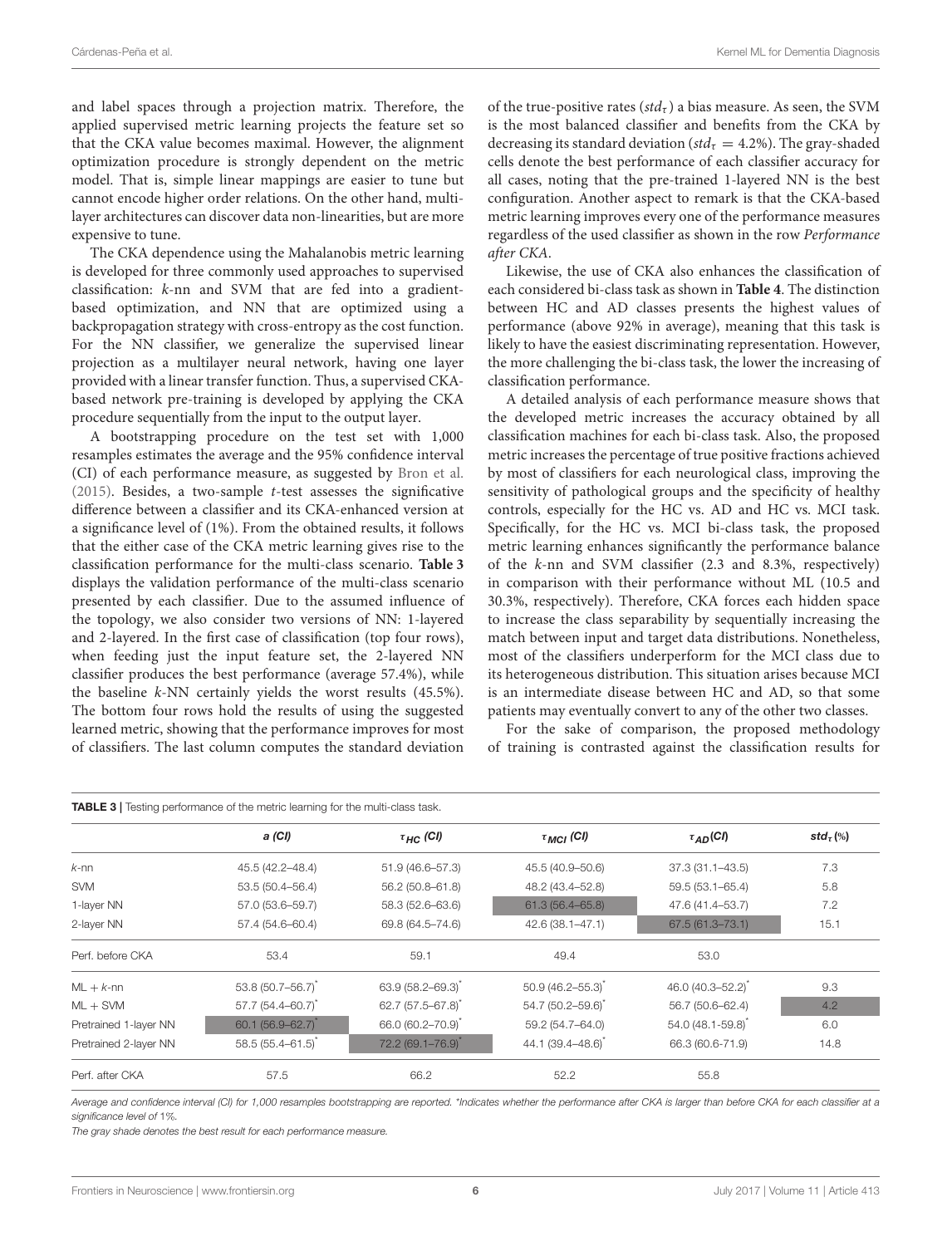CADDementia challenge of AD diagnosis in [Bron et al. \(2015\)](#page-8-20). To this end, the accuracy, true-positive rate, and area under the ROC (Receiver operating curve) are recomputed following the same evaluation scheme above described. **[Tables 4](#page-6-0)**, **[5](#page-7-0)** report the obtained results of CKA-enhanced SVM and NN machines along with the best performing approach in the challenge for each measure. It is worth noting that we can contrast results because class distributions and data acquisition protocols are similar for both works. However, we make clear that the comparison is given only in terms of the average and confidence intervals since the hypothesis test can not be performed.

Results in **[Table 5](#page-7-0)** show that no approach achieves the best performance in all measures. In the case of the accuracy, Soerensen-equal outperforms with  $a = 63.0\%$ , followed by the CKA-enhanced SVM and NN machines. Regarding the truepositive rates, Soerensen-equal achieves the highest  $\tau_{NC} = 96.9$ at the cost of decreasing  $\tau_{MCI}$  and  $\tau_{AD}$  (e.g.,  $\tau_{AD} = 61.2$ ). Similarly, Abdulkadir and Routier-train algorithms bias toward

<span id="page-6-0"></span>

| TABLE 4   Testing performance of the metric learning for the bi-class task. |                         |                           |                   |                     |              |  |  |
|-----------------------------------------------------------------------------|-------------------------|---------------------------|-------------------|---------------------|--------------|--|--|
|                                                                             | a (CI)                  | $\tau$ <sub>HC</sub> (CI) | $\tau_{MCI}$ (CI) | $\tau_{AD}$ (CI)    | std $_7$ (%) |  |  |
| HC vs. AD                                                                   |                         |                           |                   |                     |              |  |  |
| $k$ -nn                                                                     | 80.7 (77.5-83.7)        | 94.8 (91.7-96.6)          | <b>NA</b>         | $61.8(55.5 - 67.5)$ | 23.3         |  |  |
| <b>SVM</b>                                                                  | 90.6 (88.0-92.7)        | 88.9 (84.8-92.0)          | <b>NA</b>         | 92.9 (88.6-95.5)    | 2.8          |  |  |
| 1-layer NN                                                                  | 91.2 (88.3-93.1)        | 95.7 (93.3-97.6)          | <b>NA</b>         | 85.1 (79.7-89.0)    | 7.5          |  |  |
| 2-layer NN                                                                  | 91.9 (89.2-93.6)        | 94.4 (91.6-96.5)          | <b>NA</b>         | 88.4 (83.9-92.1)    | 4.2          |  |  |
| Perf. before CKA                                                            | 88.6                    | 93.5                      | <b>NA</b>         | 82.1                |              |  |  |
| $ML + k$ -nn                                                                | $90.4(87.4 - 92.6)^{*}$ | 96.9 (94.6-98.4)*         | <b>NA</b>         | 81.7 (75.8-86.3)*   | 10.7         |  |  |
| $ML + SVM$                                                                  | 91.5 (88.7-93.5)        | 93.2 (90.1-95.6)*         | <b>NA</b>         | 89.2 (84.0-92.7)*   | 2.8          |  |  |
| Pretrained 1-layer NN                                                       | 92.0 (89.4-93.8)        | 95.1 (92.4-97.2)          | <b>NA</b>         | 88.0 (83.0-91.6)*   | 5.0          |  |  |
| Pretrained 2-layer NN                                                       | 92.6 (89.7-94.2)        | 95.7 (92.9-97.5)          | <b>NA</b>         | 88.4 (83.5-91.8)    | 5.2          |  |  |
| Perf. after CKA                                                             | 91.6                    | 95.2                      | <b>NA</b>         | 86.8                |              |  |  |
| <b>HC vs. MCI</b>                                                           |                         |                           |                   |                     |              |  |  |
| $k$ -nn                                                                     | 59.5 (55.7-62.7)        | 51.1 (45.8-56.3)          | 65.9 (61.2-70.0)  | <b>NA</b>           | 10.5         |  |  |
| <b>SVM</b>                                                                  | 64.9 (61.3-68.3)        | 40.6 (35.0-45.9)          | 83.5 (79.6-86.8)  | <b>NA</b>           | 30.3         |  |  |
| 1-layer NN                                                                  | 70.4 (67.3-73.3)        | 59.7 (54.1-64.9)          | 78.6 (74.3-81.9)* | <b>NA</b>           | 13.4         |  |  |
| 2-layer NN                                                                  | 71.9 (68.5-74.8)        | 59.1 (53.6-64.0)          | 81.6 (77.6-84.7)  | <b>NA</b>           | 15.9         |  |  |
| Perf. before CKA                                                            | 66.7                    | 52.6                      | 77.4              | <b>NA</b>           |              |  |  |
| $ML + k$ -nn                                                                | 64.7 (60.8-67.9)*       | 66.5 (61.0-71.4)*         | 63.3 (58.4-67.8)* | <b>NA</b>           | 2.3          |  |  |
| $ML + SVM$                                                                  | 66.0 (62.3-69.1)        | 59.4 (53.7-64.7)*         | 71.1 (66.3-75.1)* | <b>NA</b>           | 8.3          |  |  |
| Pretrained 1-layer NN                                                       | 72.5 (69.1-75.6)*       | 61.2 (56.1-66.5)          | 81.2 (77.3-89.8)* | <b>NA</b>           | 14.1         |  |  |
| Pretrained 2-layer NN                                                       | 71.2 (68.0-74.0)        | 57.2 (51.5-62.0)          | 86.9 (78.1-85.3)  | <b>NA</b>           | 21.0         |  |  |
| Perf. after CKA                                                             | 68.6                    | 61.1                      | 74.4              | <b>NA</b>           |              |  |  |
| <b>MCI vs. AD</b>                                                           |                         |                           |                   |                     |              |  |  |
| $k$ -nn                                                                     | 67.0 (63.3-70.8)        | <b>NA</b>                 | 84.4 (80.6-87.5)  | 39.5 (33.7-46.2)    | 31.7         |  |  |
| <b>SVM</b>                                                                  | 68.5 (64.7-72.0)        | <b>NA</b>                 | 76.0 (71.8-80.3)  | 56.6 (50.8-63.0)    | 13.7         |  |  |
| 1-layer NN                                                                  | 67.9 (63.8-71.1)        | <b>NA</b>                 | 74.3 (70.0-78.4)  | 57.8 (51.6-63.6)    | 11.7         |  |  |
| 2-layer NN                                                                  | 71.1 (67.3-74.1)        | <b>NA</b>                 | 79.0 (75.2-82.8)  | 58.6 (52.0-64.7)    | 14.4         |  |  |
| Perf. before CKA                                                            | 68.6                    | <b>NA</b>                 | 78.4              | 53.1                |              |  |  |
| $ML + k$ -nn                                                                | 68.5 (65.0-71.8)*       | <b>NA</b>                 | 78.7 (74.4-82.5)* | 52.3 (46.8-58.8)*   | 18.7         |  |  |
| $ML + SVM$                                                                  | 69.4 (65.3-72.6)        | <b>NA</b>                 | 78.2 (74.1-82.2)  | 55.5 (49.5-61.3)    | 16.1         |  |  |
| Pretrained 1-layer NN                                                       | 69.2 (65.5-72.6)        | NA.                       | 78.7 (74.7-82.4)* | 54.3 (48.5-60.3)*   | 17.3         |  |  |
| Pretrained 2-layer NN                                                       | 72.4 (69.1-75.8)        | NA.                       | 85.4 (81.6-88.5)* | 52.0 (46.5-58.8)*   | 23.6         |  |  |
| Perf. after CKA                                                             | 69.9                    | <b>NA</b>                 | 80.3              | 53.5                |              |  |  |

Average and confidence interval (CI) for 1,000 resamples bootstrapping are reported. \*Indicates whether the performance after CKA is larger than before CKA for each classifier at a significance level of 1%.

The gray shade denotes the best result for each performance measure.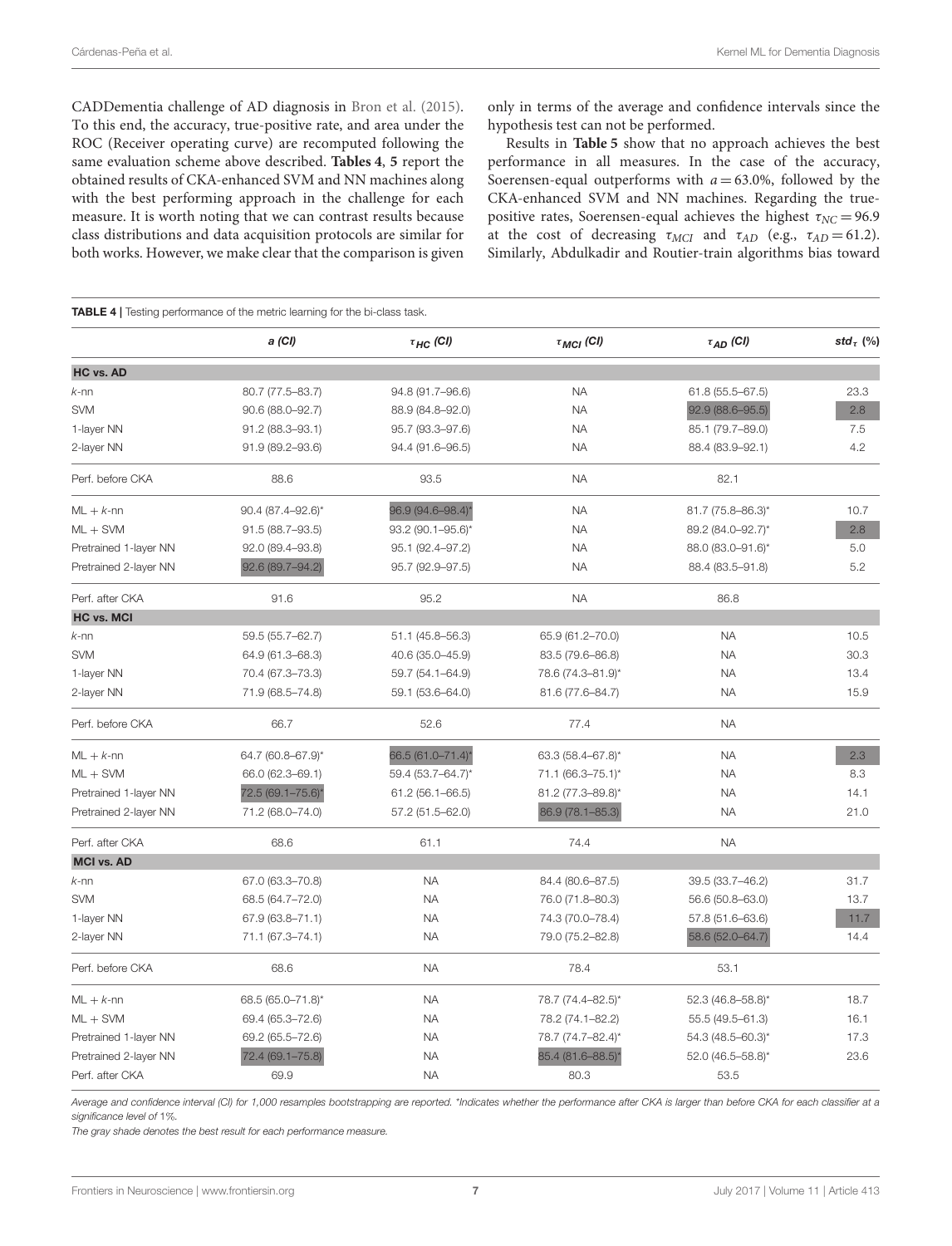<span id="page-7-0"></span>

|  | TABLE 5   Accuracy performance measures for the multi-class scenario following the validation scheme in Bron et al. (2015). |  |  |  |  |  |  |
|--|-----------------------------------------------------------------------------------------------------------------------------|--|--|--|--|--|--|
|  |                                                                                                                             |  |  |  |  |  |  |

|                       | a (CI)           | $\tau$ <sub>HC</sub> (CI) | $\tau_{MCI}$ (CI) | $\tau_{AD}$ (CI)    | std $_7$ (%) |
|-----------------------|------------------|---------------------------|-------------------|---------------------|--------------|
| $ML + SVM$            | 57.7 (54.4-60.7) | $62.7(57.5 - 67.8)$       | 54.7 (50.2-59.6)  | 56.7 (50.6-62.4)    | 4.2          |
| Pretrained 1-layer NN | 60.1 (56.9–62.7) | 66.0 (60.2-70.9)          | 59.2 (54.7-64.0)  | 54.0 (48.1-59.8)    | 6.0          |
| Pretrained 2-layer NN | 58.5 (55.4-61.5) | 72.2 (69.1-76.9)          | 44.1 (39.4-48.6)  | 66.3 (60.6-71.9)    | 14.8         |
| Soerensen-equal       | 63.0 (57.9-67.5) | 96.9 (92.9-99.2)          | 28.7 (21.3-37.4)  | 61.2 (51.6-69.8)    | 34.11        |
| Abdulkadir            | 53.7 (48.3-58.2) | 45.7 (37.0-53.6)          | 65.6 (56.1-73.0)  | 49.5 (39.4-58.8)    | 10.6         |
| Routier-train         | 48.3 (42.9-53.4) | 48.1 (39.8-56.9)          | 21.3 (14.8-29.0)  | 80.6 (72.2-87.3)    | 29.7         |
| Ledig-ALL             | 57.9 (52.5-62.7) | 89.1 (83.7-93.8)          | 41.0 (32.4-49.6)  | 38.8 (30.7-50.0)    | 28.4         |
| Wachinger-step1       | 54.0 (48.9-59.0) | 68.2 (60.2-75.4)          | 41.0 (31.9-50.9)  | $51.5(42.2 - 61.1)$ | 13.7         |

The gray shade denotes the best result for each performance measure.

<span id="page-7-1"></span>TABLE 6 | Area under the ROC performance measures for the multi-class scenario following the validation scheme in [Bron et al. \(2015\)](#page-8-20).

|                       | AUC (CI)         | $AUC_{HC}$ (CI)  | AUC <sub>MCI</sub> (CI) | $AUC_{AD}$ (CI)  | std <sub>AUC</sub> $(\%)$ |
|-----------------------|------------------|------------------|-------------------------|------------------|---------------------------|
| $ML + SVM$            | 74.7 (72.1-77.0) | 77.6 (74.2-80.7) | 61.3 (57.6-64.9)        | 82.3 (78.7-84.9) | 11.0                      |
| Pretrained 1-layer NN | 78.5 (76.3-80.3) | 82.4 (79.8-84.9) | 64.5 (61.0-67.7)        | 85.2 (82.5-87.5) | 11.2                      |
| Pretrained 2-layer NN | 77.9 (75.8-79.8) | 81.5 (78.5-83.9) | 62.7 (59.1-65.9)        | 85.5 (82.9-87.9) | 12.2                      |
| Soerensen-equal       | 78.8 (75.6-82.0) | 86.3 (81.8-89.3) | 63.1 (56.6–68.3)        | 87.5 (83.4-91.1) | 13.8                      |
| Abdulkadir            | 77.7 (74.2-81.0) | 85.6 (81.4-89.0) | 59.9 (54.1-66.4)        | 86.7 (82.3-90.3) | 15.2                      |
| Ledig-ALL             | 76.7 (73.6-79.8) | 86.6 (82.7-89.8) | 59.7 (53.3–65.1)        | 84.9 (79.7-88.7) | 15.1                      |
| Wachinger-step1       | 74.6 (70.8-78.1) | 79.1 (73.5-83.1) | $55.0(48.5 - 61.4)$     | 89.2 (85.3-92.3) | 17.6                      |
|                       |                  |                  |                         |                  |                           |

The gray shade denotes the best result for each performance measure.

AD ( $\tau_{AD}$  = 80.6) and MCI ( $\tau_{MCI}$  = 65.6), so that they perform the worst in MCI ( $\tau_{MCI} = 21.3$ ) and HC ( $\tau_{HC} = 45.7$ ), respectively. Therefore, the within approach true-positive rates, that vary largely, prove that some algorithms incline toward one class but reducing the discrimination of the other classes. In contrast, the proposed CKA enhancement provides more similar  $\tau$  and a more balanced performance. Such a fact is proved by the standard deviation of the true-positives ( $std<sub>\tau</sub>$ ), where the enhanced SVM and pre-trained 1-layered NN vary the least in comparison with results reported in the CADDementia challenge.

From **[Table 6](#page-7-1)** it follows that the per-class AUCs also depends on the selected approach. For example, Ledig-All and Wachingerstep1 algorithms provide the best AUC for HC and AD class, respectively. However, the former achieves 59.7% for MCI and the latter becomes the worst-performing. On the contrary, the proposed approach, particularly the pre-trained NN, achieve the best AUC for the MCI with no compromise of the other two classes. These results prove that the CKA criterion aims at discriminating all classes simultaneously obtaining balanced results and avoiding class biasing.

# 5. CONCLUSION

This work introduces a supervised metric learning to support MRI classification. The proposed learning decodes discriminant information based on the maximization of the similarity between the input distribution and the corresponding target (diagnosis classes), aiming at enhancing the class separability. Thus, the conventional centered kernel alignment (CKA) is introduced as the cost function to infer the metric paramters that feed two classifiers (k-nn and SVM) and initialize the training of an NN. Evaluation of the proposed metric learning framework is carried out on the well-known ADNI dataset, where several morphological measurements are extracted using FreeSurfer to represent each MRI scan. In order to avoid over-fitting and prevent a biased classification performance, we split the dataset into two groups: A training subset for parameter tuning, and a test subset for performance assessment. Experiments are conducted according two diagnosis scenarios. For the multiclass one, our proposed CKA improves the performance for all classifiers in terms of the classification accuracy and the true positive fraction of each neurological class. In particular, the 1-layered NN classifier achieves the best performance (average 57.3%), and k-nn reaches competitive results (46.4%). In the biclass scenario, CKA also enhances the classification, attaining measures over 90% in average for HC vs. AD task. Therefore, introducing CKA in the supervised metric learning determines spaces with a better class separability that increases both the sensitivity and specificity. As an additional benefit, the proposal better balances the performance in each class.

Attained results in the work yield the following research directions: Since the span of the resulting space is not guaranteed to be orthogonal, CKA criterion may produce redundant information. Then we propose to further introduce orthogonality constraints between the bases to solve this issue. Also, because the considered input feature set corresponds to a standard